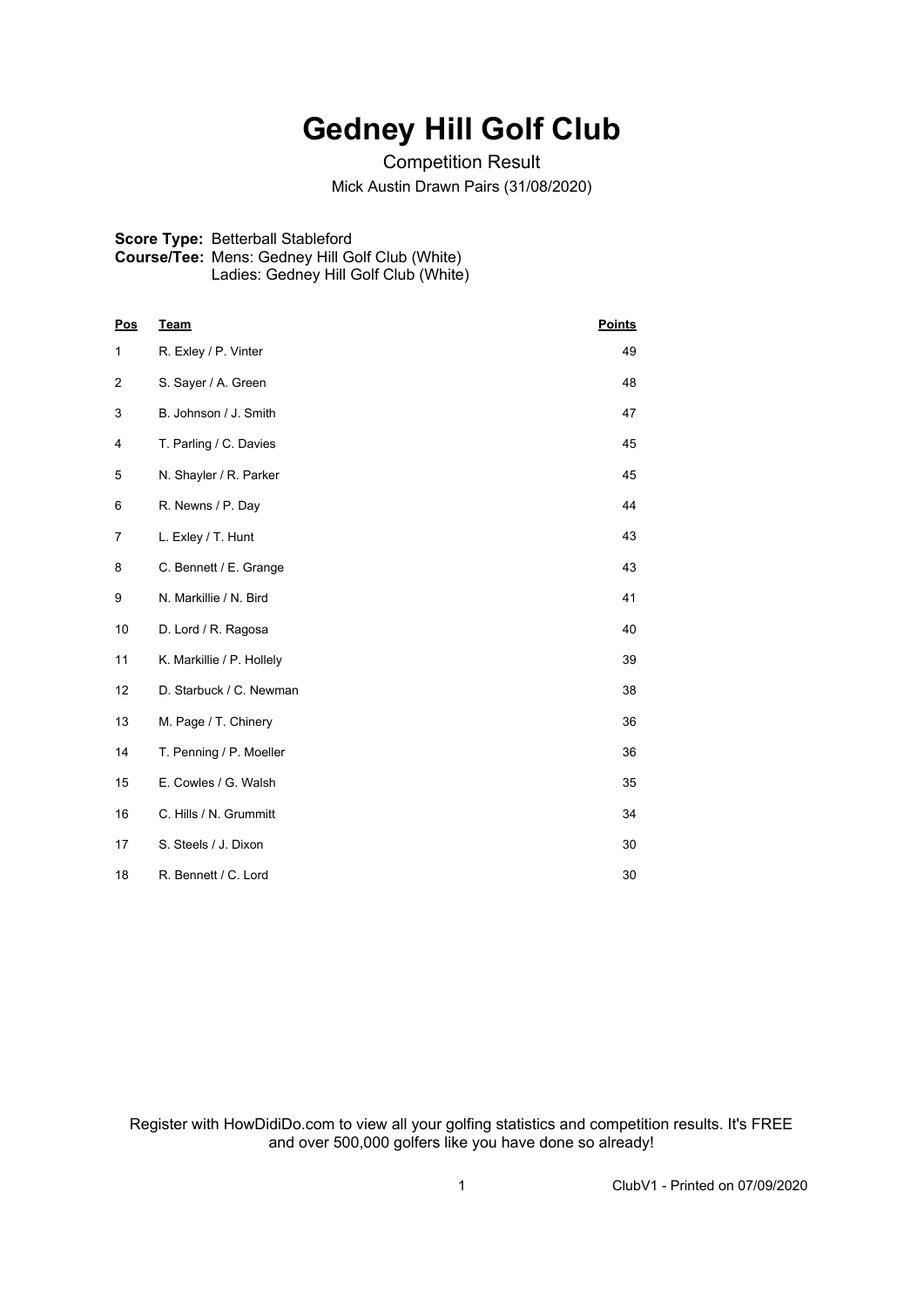**Score Type:** Betterball Stableford **Course/Tee:** Mens: Gedney Hill Golf Club (White) Ladies: Gedney Hill Golf Club (White)

**Pos Team Points**

@ = Stableford Adjusted Score

Register with HowDidiDo.com to view all your golfing statistics and competition results. It's FREE and over 500,000 golfers like you have done so already!